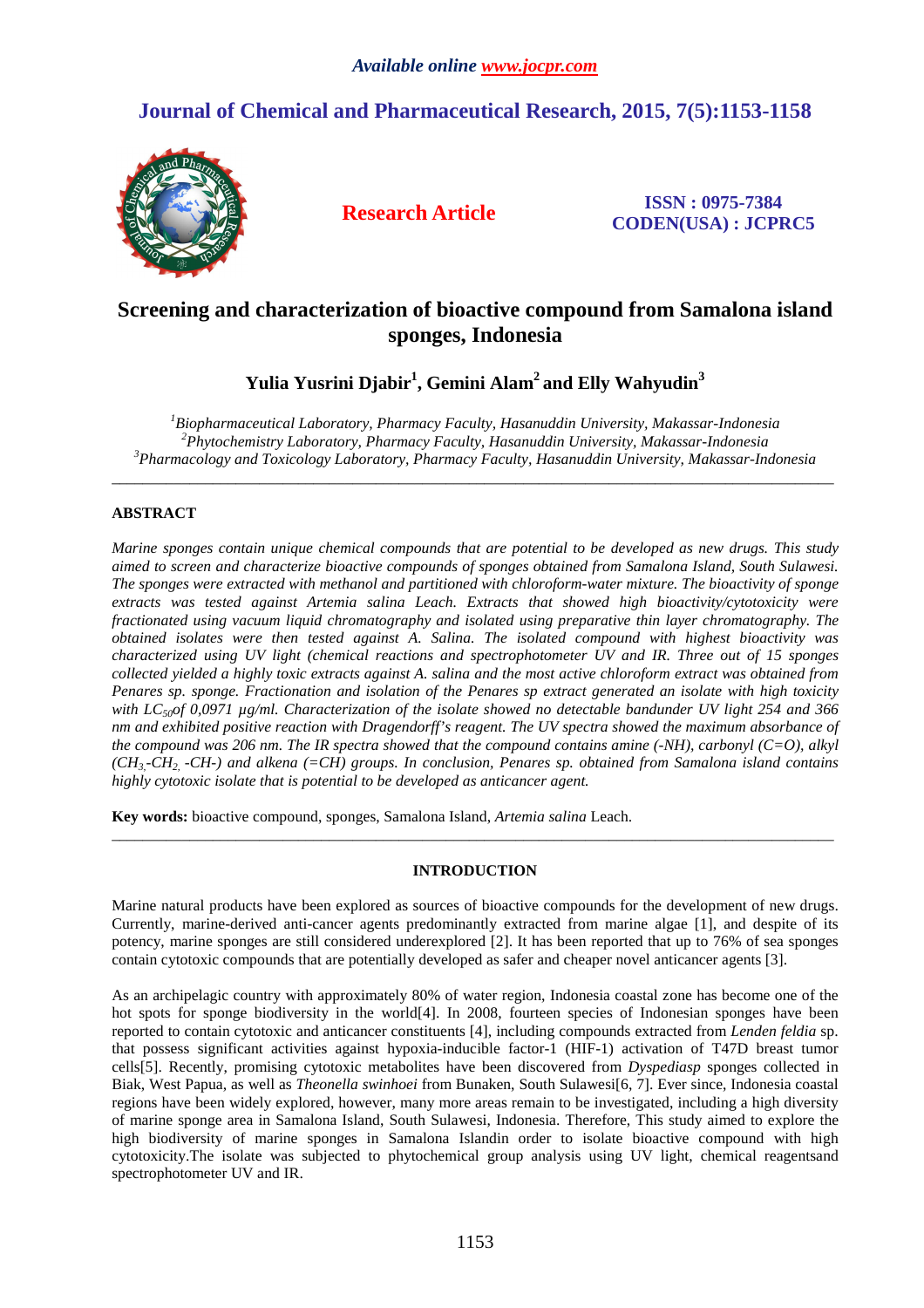The preliminary assay for cytotoxicity of marine product is frequently conducted using brine shrimp lethality test (BSLT). This assay measures substance toxicity against cultured *Artemia salina* nauplii brine shrimp.The BSLT is considered beneficial for preliminary assessment sincethe assay itself is inexpensive and simple[8], and have a great correlation with cancer cell line toxicity test [9].

*\_\_\_\_\_\_\_\_\_\_\_\_\_\_\_\_\_\_\_\_\_\_\_\_\_\_\_\_\_\_\_\_\_\_\_\_\_\_\_\_\_\_\_\_\_\_\_\_\_\_\_\_\_\_\_\_\_\_\_\_\_\_\_\_\_\_\_\_\_\_\_\_\_\_\_\_\_\_*

## **EXPERIMENTAL SECTION**

#### **Collection and preparation of extracts**

All organic and inorganic solvents were purchased from Sigma Aldrich, Indonesia. Sponges were collected by snorkeling and scuba diving from the depth of 4-20 m along the Samalona island coastline (199 $^{\circ}$  20' 325" E and 05 $^{\circ}$ 07' 474" S). The specimens of each species were extracted with methanol. The yielded extracts were then partitioned in chloroform/methanol (1,1) to obtain two types of extracts, the chloroform and methanol extracts.

## **Brine shrimp lethality test (BSLT)**

Sponge chloroform and methanol extracts(50 mg) were dissolved in 10 ml solvent to obtain 5mg/ml stock solution. Each stock solution was pipetted into clear vials to obtain concentration of 1000, 100 and 10 µg/ml. The negative control was made with 1000 µl of corresponding solvent. The solvent was allowed to evaporate at room temperature before 5 ml of seawater was added.

*Artemia salina* dried cysts (The Great Salt Lake USA, 50 mg) were hatched in 75 ml seawater at 28–30°C with strong aeration and under an incessant light regime for 48 hours. Ten (10) *Artemia nauplii* were placed in the vials contain the extracts or control (vehicle only). Five replications (a total of 50 *nauplii*) were used for each treatment and control. The toxicity was determined after 24 h of exposure. The number of living *Artemia nauplii* was counted and percentage of deaths wascalculated. The concentration that would kill 50% of the *nauplii*  $(LC_{50})$  was calculated probit and regression analysis.

## **Fractionation of the active extracts**

Extracts thatare highly toxic to *A. salina* were pepared for fractionation. Sample (1 g) was dissolved in etil acetate andfractionated using vacuum liquid chromatography (VLC) with combined mobile phases to obtain eluents with graded polarity, etil acetate 100%, etil acetate, methanol (10,1, 5,1, 1,1, 1,5), and methanol 100%. The bioactivity of fractions were then tested using *Brine shrimp lethality test.* 

## **Isolation of the active compound**

Fractions with high bioactivity were partitioned using preparative thin layer chromatography. Fraction was dissolved in chloroform,methanol (1,1), then spread as a thin layer over silica gel plate. After the plate was completely dry, the elution process was started using etil acetate,methanol,amonia (5,0.5,0.3). The compound layers were scrapted and dissolved in chloroform,methanol (1,1) and filtered to separate the silica gel from the isolated compounds. The bioactivity of the isolates were then tested using *Brine shrimp lethality test.*

## **Characterization of the active isolate**

The most active isolate against *A. salina* were characterized using UV light 254 and 366 nm and reagent Dragendorff. The phytochemical group analysis of the isolate was elucidated with UV (Hitachi-3100) and IR spectrofotometres(FT)-IR-5300).

## **Statistic Analysis**

The percentage of death data are presented as mean  $\pm$  SEM and analyzed using one-way ANOVA (SPSS, IBM 20) followed by Tukey's post hoc test for multiple comparisons.  $LC_{50}$  was calculated using probit regression analysis. An independent T-test was performed to compare the  $LC_{50}$  of active isolates.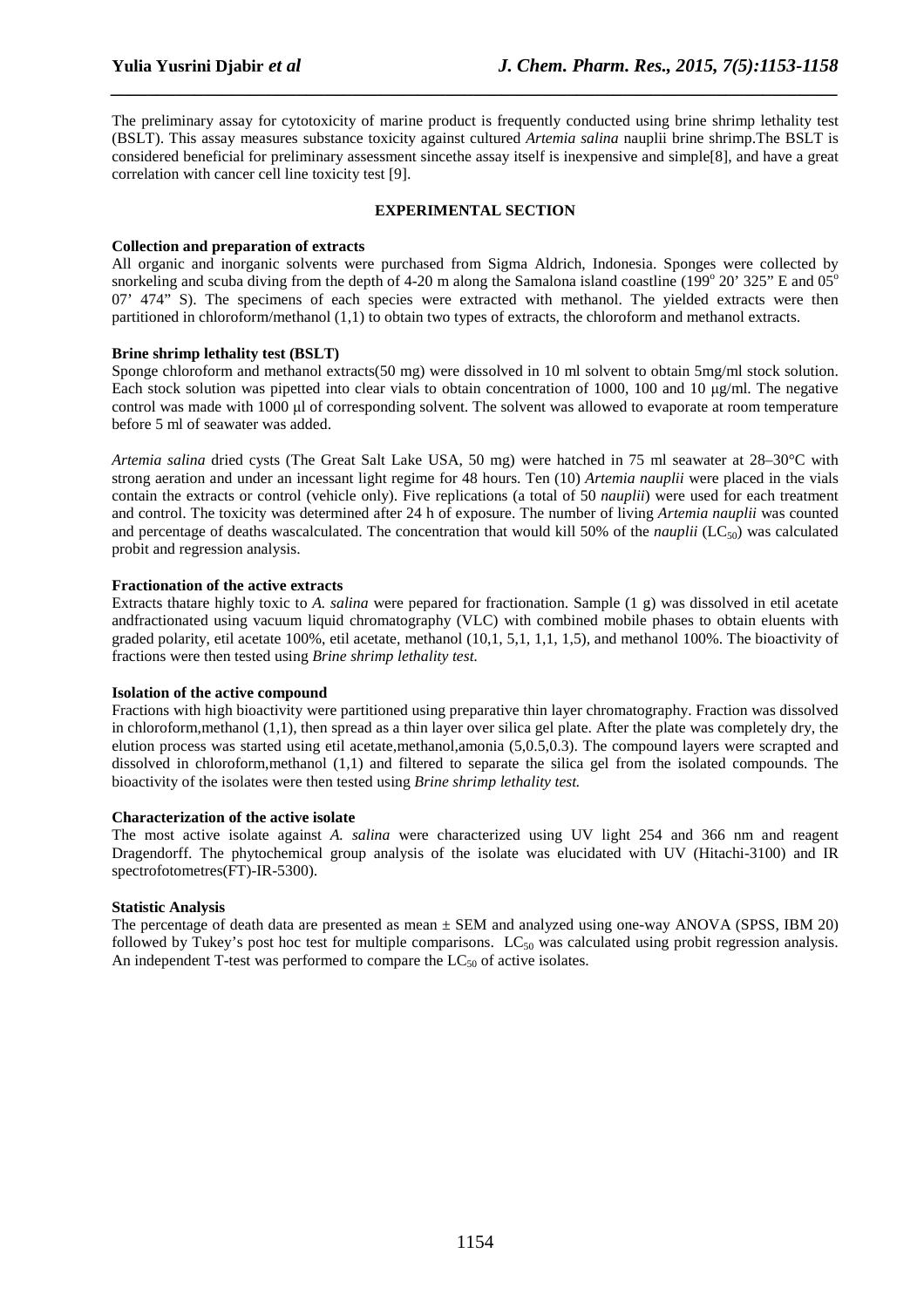

*\_\_\_\_\_\_\_\_\_\_\_\_\_\_\_\_\_\_\_\_\_\_\_\_\_\_\_\_\_\_\_\_\_\_\_\_\_\_\_\_\_\_\_\_\_\_\_\_\_\_\_\_\_\_\_\_\_\_\_\_\_\_\_\_\_\_\_\_\_\_\_\_\_\_\_\_\_\_*

**Figure 1. Schematic protocol of study to isolate active (cytotoxic) compound from sponge collected from Samalona Island** 

#### **RESULTS AND DISCUSSION**

Fifteen species of marine sponges were collected and extracted with two types of solvents, methanol and chloroform. Table 1 shows that methanol extracts of the sponges had  $LC_{50}$  ranged from 10.98 to 458.15  $\mu$ g/ml and the chloroform extracts had  $LC_{50}$  ranged from 0.001 to 454.91 µg/ml. There were 2 methanol and 5 chloroform extracts with low toxicity (LC<sub>50</sub>= 100-1000 µg/ml), higher number of extracts showed medium toxicity(LC<sub>50</sub>= 10-100  $\mu$ g/ml), and 3 clorofrom extracts exhibited high toxicity (LC<sub>50</sub>= 1-10  $\mu$ g/ml). These chloroform extracts were obtained from sponges SP01, SP05, and SP14,which then identifiedas *Pseudoaxinella massa*, *Penares sp.* and *Auletta sp*.respectively ( see Table 2).Among them, *Penares sp*chloroform extract had the highest toxicity, which killed 100% of the nauplii at concentration as low as 10µg/ml (Table. 1).

Chloroform extract of *Penares sp.*(SP05) was further fractionated using VLCwith succesive mobile phases, starting with etil acetate 100%, etil acetate,methanol (10, 1, 5, 1, 1, 1, 1, 5), and finally methanol 100%. This fractionationyielded 4 fractions, namely fraction I,II,III, and IV. Among them, only fraction IV killed 100% of the nauplii at the concentration of  $10\mu\text{g/ml}$  (Table 3). The LC<sub>50</sub> of fraction IV was 0.012  $\mu\text{g/ml}$ , indicating high toxicity of the fraction.Isolation with thin layer chromatography yielded 2 pure isolate, namely isolate IVA and IVB. The BSLT showed that the  $LC_{50}$  of isolate IVA was 0,971 $\mu$ g/mland was significantly lower than isolate IVB (138.04 µg/ml) (Table 4).Since only isolate IVA showed high activity against *A. salina*, it was further characterized with UV-VIS and IR spectrophotometers.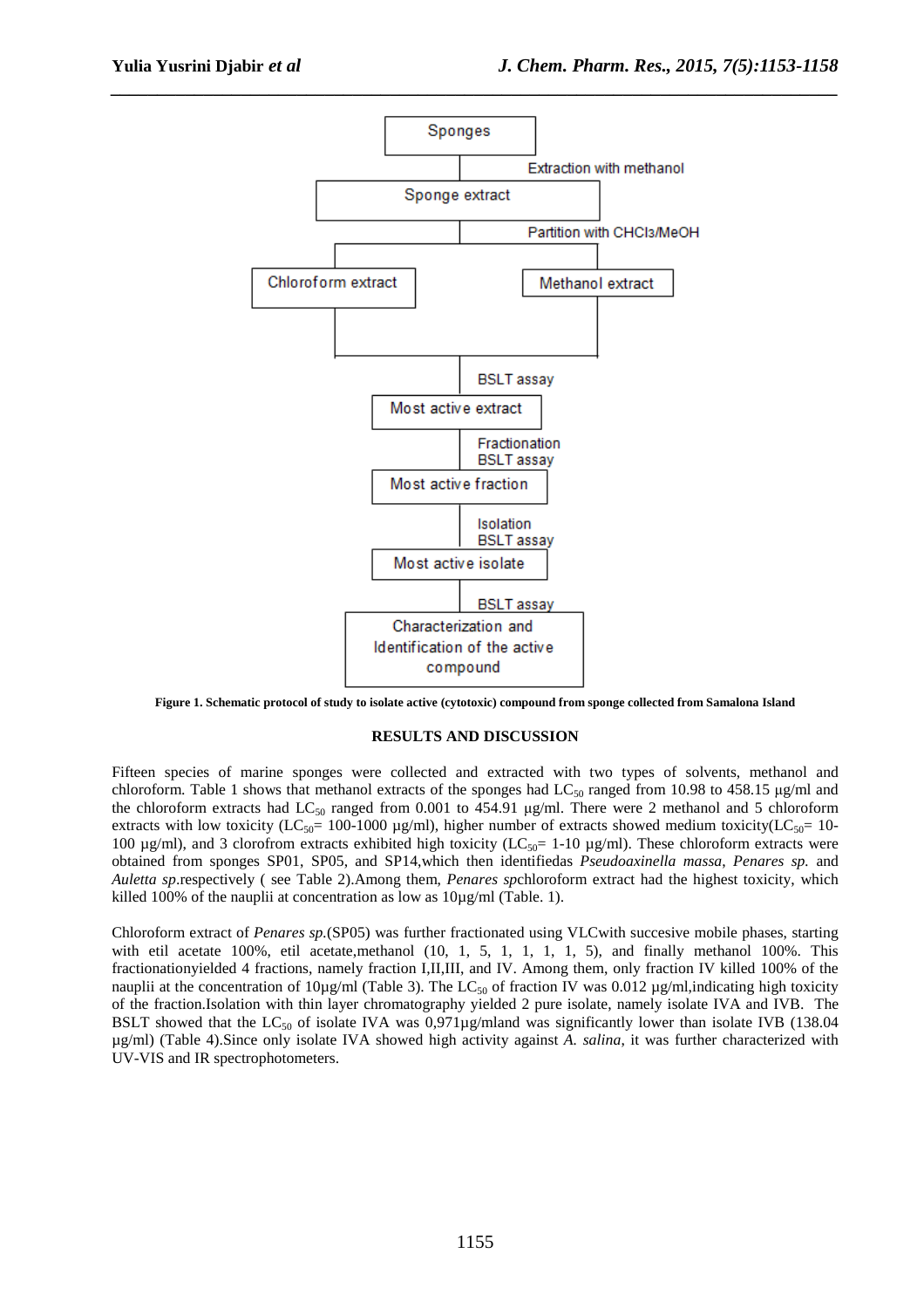| <b>Sample</b>    | Concentration | <b>Methanol Extract</b> |                   | <b>Chloroform Extract</b> |                   |
|------------------|---------------|-------------------------|-------------------|---------------------------|-------------------|
| $(\mu g/ml)$     |               | % Death                 | $LC_{50}$ (µg/ml) | % Death                   | $LC_{50}$ (µg/ml) |
| SP01             | 1000          | $100 \pm 0.0$           | 11.22             | $100 \pm 0.0$             | 0.05              |
|                  | 100           | $86 \pm 4.0$            |                   | $100 \pm 0.0$             |                   |
|                  | 10            | $54 \pm 10.8$           |                   | $94 \pm 6.0$              |                   |
| SP <sub>02</sub> | 1000          | $100 \pm 0.0$           | 11.22             | $100 \pm 0.0$             | 28.00             |
|                  | 100           | $96 \pm 2.4$            |                   | $90 \pm 6.3$              |                   |
|                  | 10            | $50 \pm 5.5$            |                   | $16 \pm 2.4$              |                   |
| SP <sub>03</sub> | 1000          | $100 \pm 0.0$           | 20.21             | $100 \pm 0.0$             | 10.74             |
|                  | 100           | $74 \pm 10.8$           |                   | $92 \pm 5.8$              |                   |
|                  | 10            | $40 \pm 8.4$            |                   | $50 \pm 7.7$              |                   |
| SP04             | 1000          | $100 \pm 0.0$           | 38.44             | $62 \pm 4.9$              | 214.07            |
|                  | 100           | $72 \pm 11.6$           |                   | $58 \pm 4.9$              |                   |
|                  | 10            | $14 \pm 7.5$            |                   | $42 \pm 5.8$              |                   |
| SP <sub>05</sub> | 1000          | $100 \pm 0.0$           | 14.68             | $100 \pm 0.0$             | 0.001             |
|                  | 100           | $98 \pm 2.0$            |                   | $100 \pm 0.0$             |                   |
|                  | 10            | $28 \pm 5.5$            |                   | $100 \pm 0.0$             |                   |
| <b>SP06</b>      | 1000          | $94 \pm 2.4$            | 24.58             | $80 \pm 5.1$              | 454.91            |
|                  | 100           | $60 \pm 7.1$            |                   | $24 \pm 9.3$              |                   |
|                  | 10            | $42 \pm 9.7$            |                   | $34 \pm 7.5$              |                   |
| SP07             | 1000          | $80 \pm 5.1$            | 102.01            | $96 \pm 2.4$              | 14.54             |
|                  | 100           | $44 \pm 5.1$            |                   | $80 \pm 3.2$              |                   |
|                  | 10            | $24 \pm 8.7$            |                   | $62 \pm 3.7$              |                   |
| <b>SP08</b>      | 1000          | $86 \pm 7.5$            | 18.71             | $94 \pm 2.4$              | 17.60             |
|                  | 100           | $82 \pm 6.6$            |                   | $80 \pm 2.4$              |                   |
|                  | 10            | $56 \pm 11.2$           |                   | $52 \pm 9.3$              |                   |
| SP <sub>09</sub> | 1000          | $74 \pm 6.8$            | 458.15            | $64 \pm 6.8$              | 288.40            |
|                  | 100           | $24 \pm 5.1$            |                   | $34 \pm 9.3$              |                   |
|                  | 10            | $20 \pm 3.2$            |                   | $26 \pm 8.7$              |                   |
| SP10             | 1000          | $100 \pm 0.0$           | 18.51             | $100 \pm 0.0$             | 12.14             |
|                  | 100           | $98 \pm 2.0$            |                   | $90 \pm 4.5$              |                   |
|                  | 10            | $20 \pm 5.5$            |                   | 488.6                     |                   |
| <b>SP11</b>      | 1000          | $92 \pm 3.7$            | 22.97             | $80 \pm 8.0$              | 123.18            |
|                  | 100           | $68 \pm 5.8$            |                   | $40 \pm 8.4$              |                   |
|                  | 10            | $66 \pm 6.8$            |                   | $18 \pm 5.8$              |                   |
| SP12             | 1000          | $86 \pm 5.1$            | 10.98             | $86 \pm 6.8$              | 48.14             |
|                  | 100           | $80 \pm 6.0$            |                   | $58 \pm 8.6$              |                   |
|                  | 10            | $44 \pm 9.3$            |                   | $30 \pm 9.5$              |                   |
| SP13             | 1000          | $98 \pm 2.0$            | 18.96             | $62 \pm 5.8$              | 477.61            |
|                  | 100           | $82 \pm 5.8$            |                   | $26 \pm 12.1$             |                   |
|                  | 10            | $36 \pm 5.1$            |                   | $22 \pm 5.8$              |                   |
| SP14             | 1000          | $100 \pm 0.0$           | 29.78             | $100 \pm 0.0$             | 0.67              |
|                  | 100           | $84 \pm 7.5$            |                   | $100 \pm 0.0$             |                   |
|                  | 10            | $18 \pm 6.6$            |                   | $82 \pm 6.6$              |                   |
| SP15             | 1000          | $92 \pm 5.8$            | 26.60             | $80 \pm 7.5$              | 56.10             |
|                  | 100           | $68 \pm 4.5$            |                   | $40 \pm 6.3$              |                   |
|                  | 10            | $66 \pm 9.3$            |                   | $18 \pm 4.5$              |                   |

**Table 1. Percentage of death of** *Artemia salina* **nauplii exposed to sponge extracts concentration 1000, 100 and 10 µg/ml** 

*\_\_\_\_\_\_\_\_\_\_\_\_\_\_\_\_\_\_\_\_\_\_\_\_\_\_\_\_\_\_\_\_\_\_\_\_\_\_\_\_\_\_\_\_\_\_\_\_\_\_\_\_\_\_\_\_\_\_\_\_\_\_\_\_\_\_\_\_\_\_\_\_\_\_\_\_\_\_*

**Table 2. Species identification from Research Centre for Oceanography at Indonesian Institue of Science** 

| No. | <b>Spongecodes</b> | <b>Species</b>       |
|-----|--------------------|----------------------|
|     | SP <sub>01</sub>   | Pseudoaxinella massa |
|     | <b>SP05</b>        | Penaressp            |
|     | SP14               | Aulettasp            |

#### **Table 3. The percentage of death and LC50 of fractions derived from chloroform extract of** *Penares sp.*

| <b>Fractions</b> | The percentage of death $(\% )$ |               |              | $LC_{50}$          |
|------------------|---------------------------------|---------------|--------------|--------------------|
|                  | $100 \mu g/ml$                  | $10 \mu g/ml$ | $1 \mu$ g/ml | $(\mu g/ml)$       |
|                  | $82 + 6.6$                      | $58 + 8.0$    | $50 \pm 5.1$ | $15.71 + 1.1$      |
| П                | $100 \pm 0.0$                   | $96 + 4.0$    | $92 + 3.7$   | $0.35 \pm 0.02$    |
| Ш                | $100 + 0.0$                     | $98 + 2.0$    | $90 + 6.3$   | $0.45 \pm 0.01$    |
| IV               | $100 + 0.0$                     | $100 \pm 0.0$ | $96 + 4.0$   | $0.012 \pm 0.00^b$ |
|                  |                                 |               |              |                    |

**Table 4. The percentage of death and LC50 of active isolates obtained from fraction IV of** *Penares sp.* **extract** 

| <b>Isolate</b> | The percentage of death $(\% )$ | $LC_{50}$    |                |                    |
|----------------|---------------------------------|--------------|----------------|--------------------|
|                | $10 \text{ u}$ g/ml             | $1 \mu g/ml$ | $0.1 \mu g/ml$ | $(\mu g/ml)$       |
| IVA            | $100 + 0.0$                     | $96 + 4.0$   | $48 + 3.7$     | $0.971 \pm 0.02^b$ |
| <b>IVB</b>     | $22 + 6.6$                      | $10 + 3.2$   | $2 + 0.0$      | $138.04 + 15.1$    |

*All data were presented with Mean ± SEM. <sup>b</sup>P< 0.05, siginificantly lower than other fraction*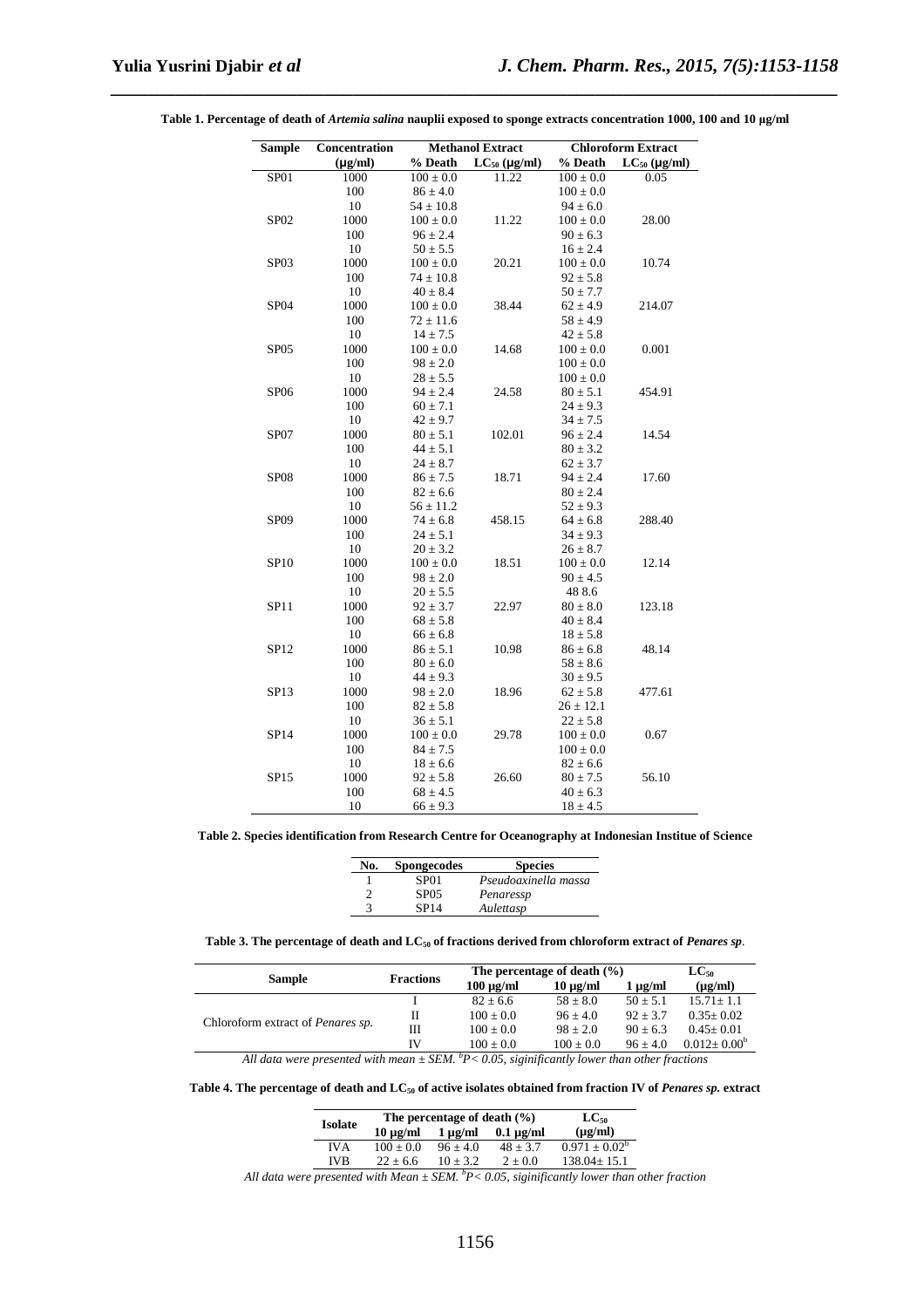Despite significant innovation on cancer therapy in the past decades, the search of novel anti-cancer compounds are still in demand due to increased likelihood of prevalence [10]. Studies on marine natural product have discovered at least 150 potential cytotoxic compounds, and around 35 of them have been further developed as anticancer with known mechanisms of activity [11]. A survey conducted in 2013 revealed that about 22marine active compounds are currently involved in clinical trials[10]. These data indicate that marine natural products, including sea sponges, are promising sources of anticancer and antitumor compounds [12]. This present study examined cytotoxicity of chloroform and methanol extracts of 15 species of sponges collected from Samalona Island in South Sulawesi.

*\_\_\_\_\_\_\_\_\_\_\_\_\_\_\_\_\_\_\_\_\_\_\_\_\_\_\_\_\_\_\_\_\_\_\_\_\_\_\_\_\_\_\_\_\_\_\_\_\_\_\_\_\_\_\_\_\_\_\_\_\_\_\_\_\_\_\_\_\_\_\_\_\_\_\_\_\_\_*

The bioactivity of the sponge extracts was tested using brine shrimp lethality test. In addition to toxicity test, the brine shrimp lethality test is also a good indicator for anti-fungal, pesticide and anti-tumor activity [8]. The toxicity of the extract was indicated by its LC50 or the concentration that killed 50% of the *Artemia salina* nauplii. From the screening, it is found that 3 three out of 15 sponge species provided extremely toxic chloroform extracts, with  $LC_{50}$ less than 1 µg/ml. Indeed, one isolate from most active fraction obtained from sponge *Penares sp* showed significantly high toxicity $(LC_{50}0.971\mu g/ml)$ .



**Figure 2. The UV-VIS spectra of isolate IVA derived from** *Penares sp.* **chloroform extract**

The cytotoxicity of marine product is predominantly originated from its secondary metabolites. These include alkaloid [13], steroid glycoside [14], peptides [15] and terpenes[1]. Previously, *Penares sp.* has been shown to contain Ancorinosides B–D, an inhibitor of membrane type I matrix metalloproteinase (MTI-MMP) [16], Penasterol, an antileukemic sterol [17], and cytotoxic constituents, penasin A-E [18]. More recently, brominecontaining alkaloids have been discovered from *Penares sp.*, which have moderate cytotoxicity against HL-60 and HeLa tumor cells, with IC<sub>50</sub> of 16.1 and 33.2  $\mu$ M, respectively[19].

Penares-derived isolate IVA appeared as pale green band on thin layer chromatography. Phytochemical group analysis of the isolate showed no detectable band under UV light, indicating the absence of chromophore groups that are able to absorb UV light (254 and 366 nm). Spectra UV of the isolate exhibited a peak at 206 nm (Figure 2). The isolate positively reacted with Dragendorff's reagent, leaving an orange-colored band. The nature of chemical groups of the isolate was shown by IR spectra (Figure 3), depicting the presence of amine in region  $3336 \text{ cm}^1$  and 1527 cm<sup>-1</sup>, carbonyl in region 1639.4 cm<sup>-1</sup>and alkil groups in region 1639.4 cm<sup>-1</sup>, while alkyl groups were detected in the region 1384 cm<sup>-1</sup> (CH<sub>2</sub>), 1469 cm<sup>-1</sup> (CH<sub>3</sub>), 2962.5 – 2873 cm<sup>-1</sup> (CH) and 1735 cm<sup>-1</sup> (=CH). These data, together with chemical characterization, suggest the presence of alkaloid-type compound in the isolate. Further elucidation of the structure with spectrophotometry  ${}^{1}H$  NMR and  ${}^{13}C$  NMR is required o confirm this assumption.